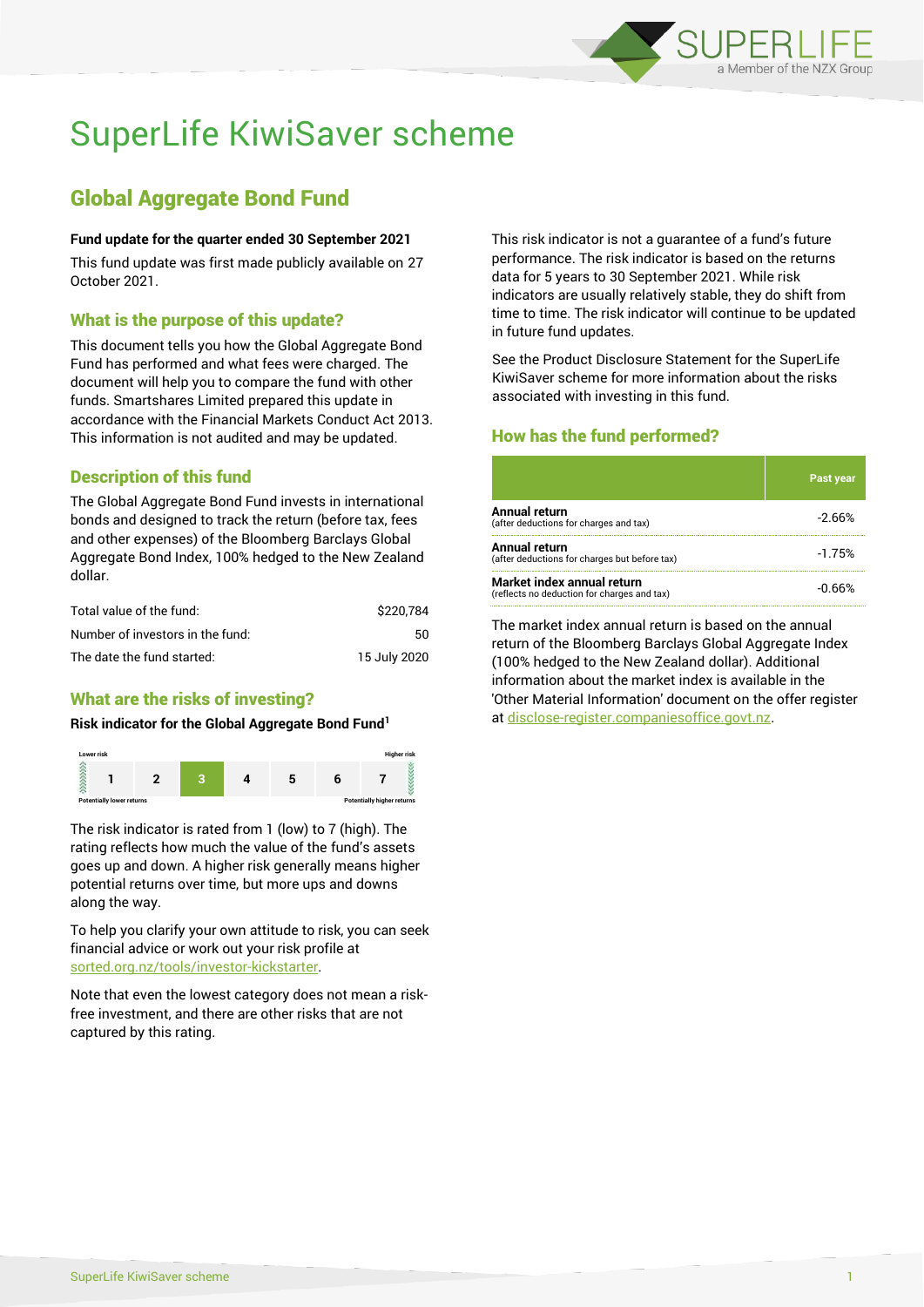

# What fees are investors charged?

Investors in the Global Aggregate Bond Fund are charged fund charges. These are as follows:

|                                                    | % per annum of fund's<br>net asset value |  |
|----------------------------------------------------|------------------------------------------|--|
| <b>Total fund charges</b>                          | 0.59%                                    |  |
| Which are made up of:                              |                                          |  |
| <b>Total management and administration charges</b> | 0.59%                                    |  |
| Including:                                         |                                          |  |
| Manager's basic fee                                | 0.58%                                    |  |
| Other management and<br>administration charges     | 0.01%                                    |  |
| Other charges                                      | Dollar amount per investor               |  |
| Administration fee                                 | з<br>\$30 per annum                      |  |

Investors may also be charged individual action fees for specific actions or decisions (for example, if an investor has a financial adviser and has agreed to pay a fee to the adviser for providing financial advice). See the Product Disclosure Statement for the SuperLife KiwiSaver scheme for more information about those fees.

The fees set out above include GST where applicable.

Small differences in fees and charges can have a big impact on your investment over the long term.

## Example of how this applies to an investor

Jess had \$10,000 in the fund at the start of the year and did not make any further contributions. At the end of the year, Jess incurred a loss after fund charges were deducted of -\$266 (that is -2.66% of her initial \$10,000). Jess paid other charges of \$30. This gives Jess a total loss after tax of -\$296 for the year.

### What does the fund invest in?

#### **Actual investment mix**

This shows the types of assets that the fund invests in.



#### **Target investment mix**

This shows the mix of assets that the fund generally intends to invest in.

| <b>Asset Category</b>        | <b>Target asset mix</b> |
|------------------------------|-------------------------|
| Cash and cash equivalents    |                         |
| New Zealand fixed interest   |                         |
| International fixed interest | 100.00%                 |
| Australasian equities        |                         |
| International equities       |                         |
| Listed property              |                         |
| Unlisted property            |                         |
| Commodities                  |                         |
| Other                        |                         |